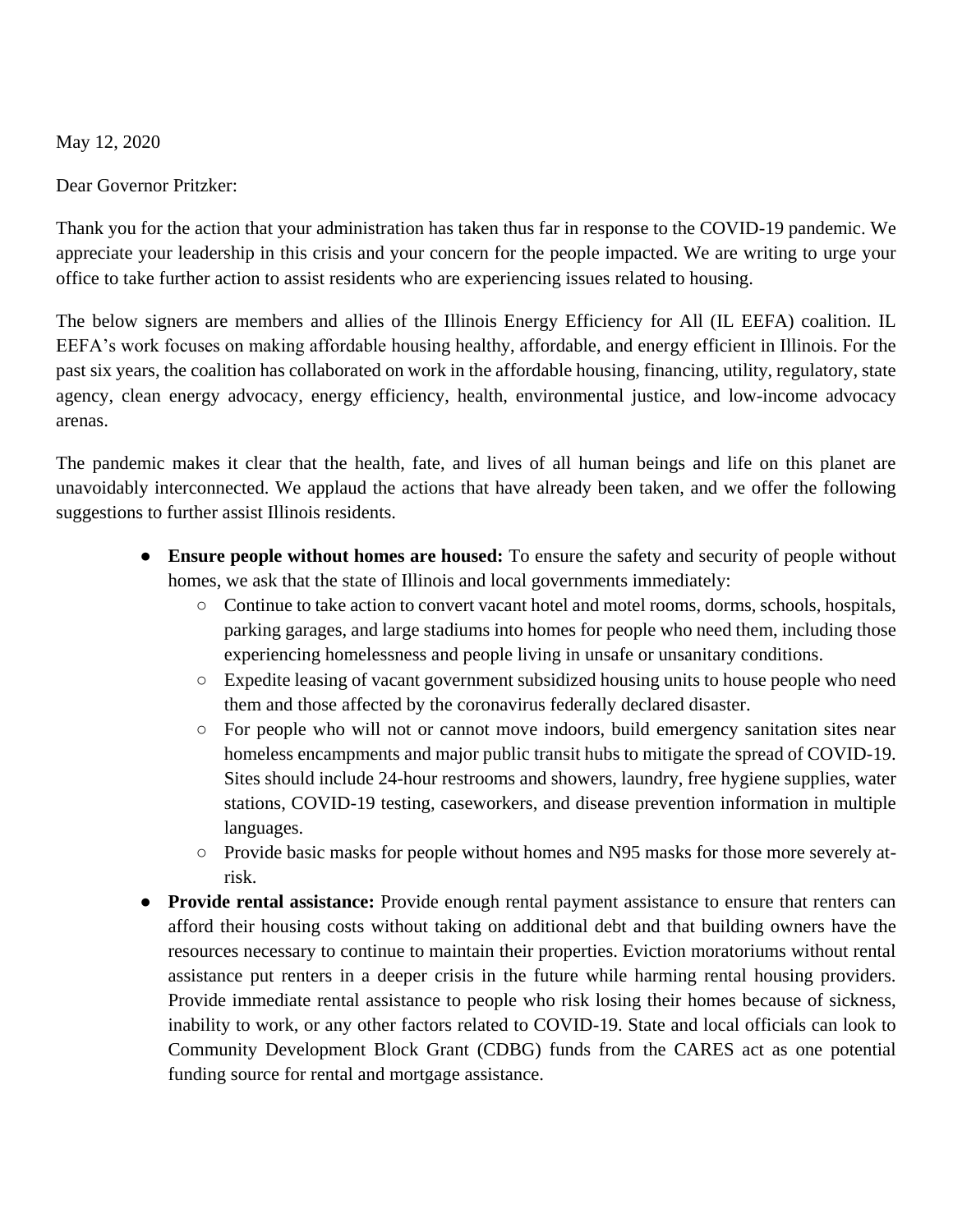- **Continue the statewide eviction moratorium**: We applaud the administration for its step of ceasing enforcement of orders of evictions for residential premises and prohibiting property owners from commencing residential eviction for the duration of the Gubernatorial Disaster Proclamation. The need for affordable housing is crucial at this time and no one should be displaced from their home during this crisis.
- **Prevent mortgage foreclosure:** Urge state-regulated mortgage lenders to offer permanent loan modifications for borrowers who have experienced a decline in earnings, including lowering monthly payments over at least a six-month period. We suggest, at a minimum, capitalizing arrearages and extending the repayment term, or further modifying the loan to reduce the monthly payment, and possibly the principal balance.
- **Provide operating assistance for affordable housing properties (both government subsidized and unsubsidized).** The state should create a fund to provide grants to housing providers so building owners can cover operating expenses, including mortgage payments, to prevent losing rental buildings which are critical to providing housing to underresourced communities.
	- In Michigan, the housing finance agency gives short-term financial relief for affordable housing owners if tenants are unable to make rent payments during the COVID-19 health crisis. In addition, MSHDA allows short-term payment relief on bond-financed loans. The relief could extend up to 12 months, begin any time up through June 1, 2021 and are granted on a case-by-case basis.
- **Establish clear and accessible communications about new policies:** It is vital for communities to be aware of the resources in place to assist them with housing access during this emergency. This should include leveraging community networks already in place and making sure all announcements and policies are made available in multiple languages and accessible to persons with disabilities.

We thank you for your time and consideration, and we appreciate your response to this unprecedented health and economic emergency. As you continue to work to address this crisis, we urge you to focus heavily on those most vulnerable and ensure that all have access to the lifesaving shelter and resources they need to protect themselves and their families.

Sincerely,

*Don Dieckmann Director/CEO & founder Better Building Institute* 

*Joe Laszlo Chair Central Illinois Healthy Community Alliance*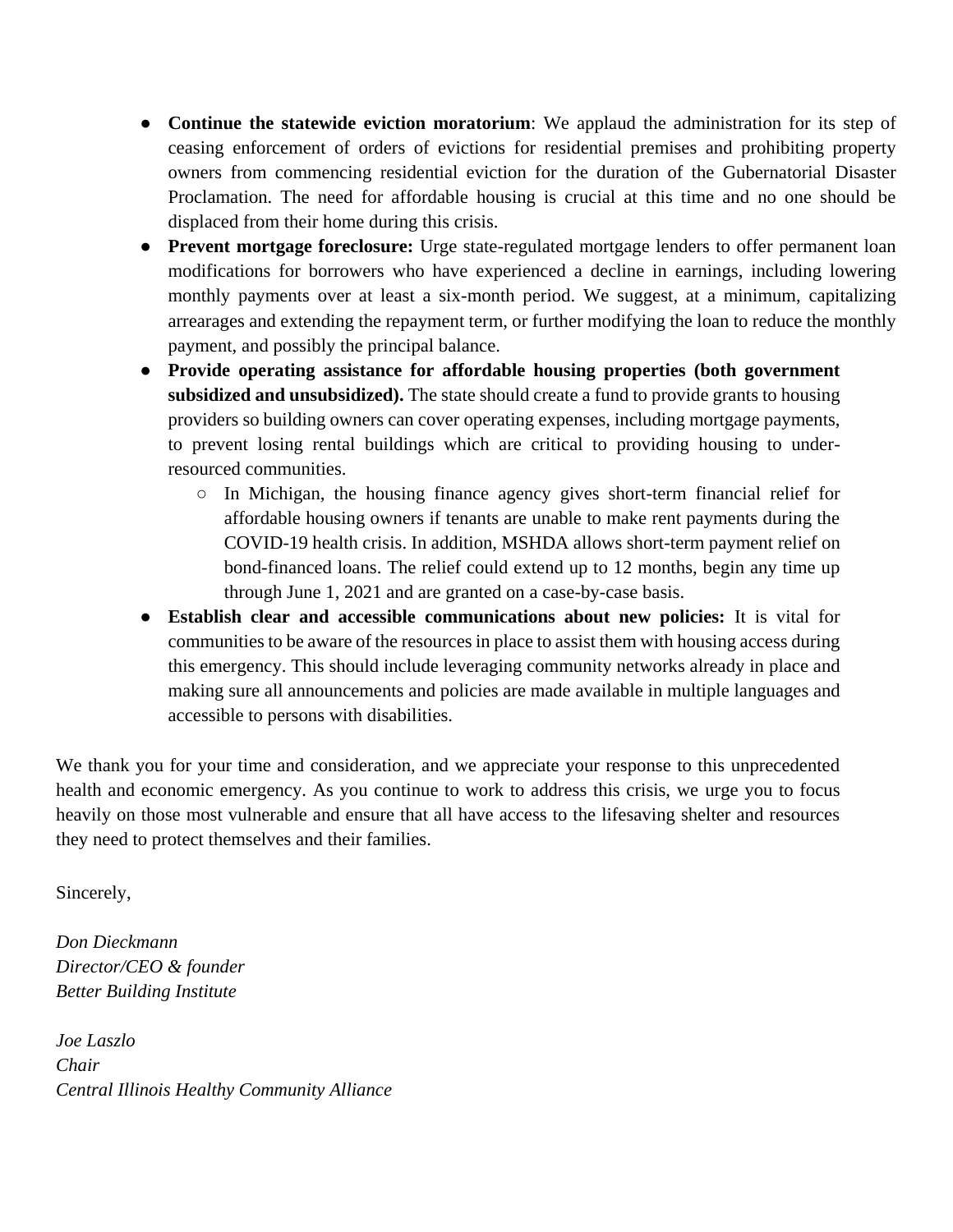*Bryan McDaniel Senior Policy Analyst/Government Liaison Citizens Utility Board* 

*Dulce Ortiz Co-Chair Clean Power Lake County*

*Stacie Young Director – The Preservation Compact Community Investment Corporation*

*Anne McKibbin Policy Director Elevate Energy*

*Brian Sauder Executive Director Faith in Place Action Fund*

*Zemriah Todd President and CEO Futurez NFP, Incorporated*

*Juliana Pino Policy Director Little Village Environmental Justice Organization* 

*Samarth Medakkar Policy Associate Midwest Energy Efficiency Alliance*

*Laura Goldberg Midwest Regional Director – Energy Efficiency for All Natural Resources Defense Council*

*Cheryl Johnson Executive Director People for Community Recovery*